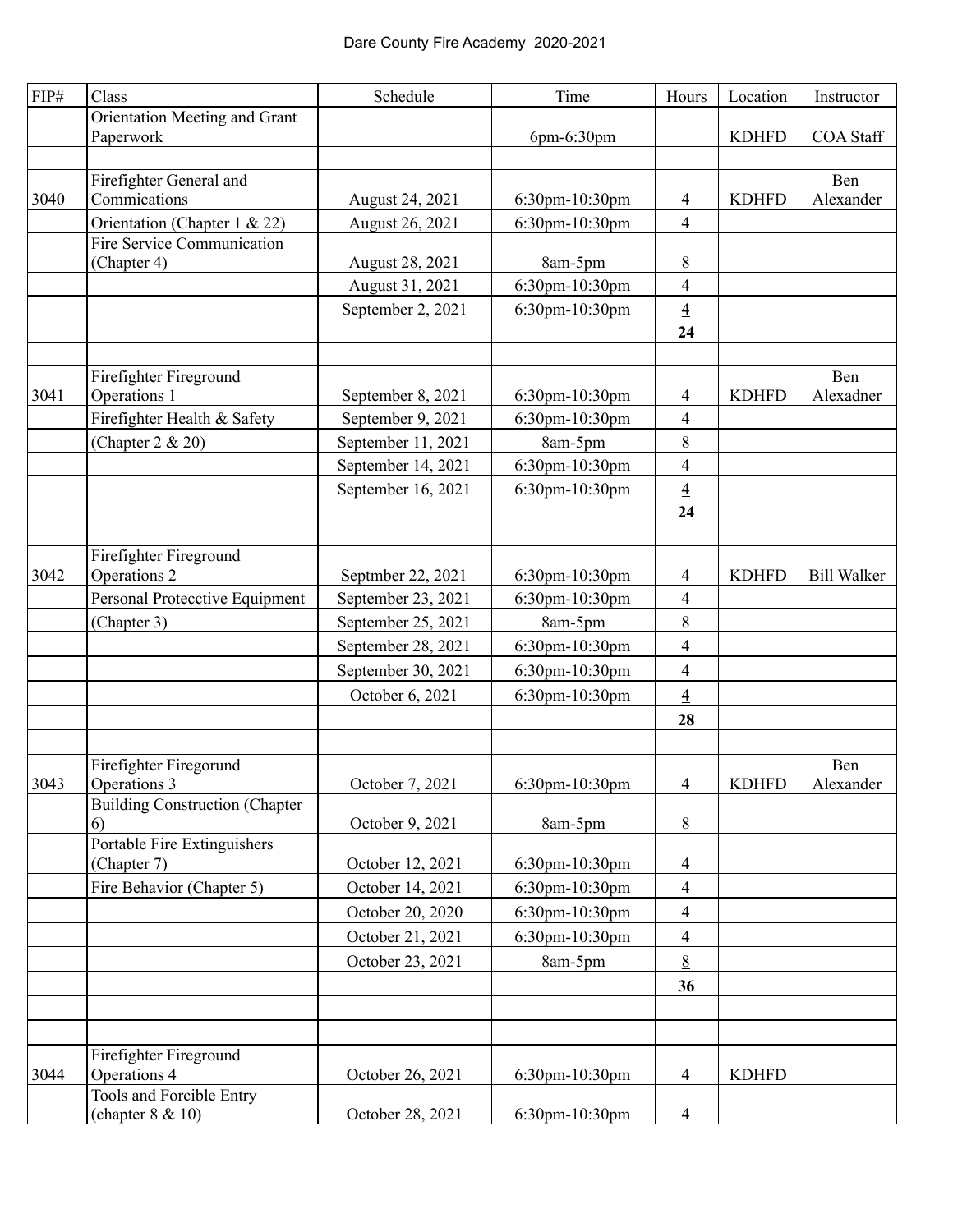|      | Loss Control (Chapter 19 & 28)          | November 3, 2021  | 6:30pm-10:30pm | $\overline{4}$           |              |            |
|------|-----------------------------------------|-------------------|----------------|--------------------------|--------------|------------|
|      |                                         | November 4, 2021  | 6:30pm-10:30pm | $\overline{4}$           |              |            |
|      |                                         | November 6, 2021  | 8am-5pm        | 8                        |              |            |
|      |                                         | November 9, 2021  | 6:30pm-10:30pm | 4                        |              |            |
|      |                                         | November 11, 2021 | 6:30pm-10:30pm | $\overline{4}$           |              |            |
|      |                                         |                   |                | 32                       |              |            |
|      |                                         |                   |                |                          |              |            |
|      | Firefighter Fireground                  |                   |                |                          |              |            |
| 3045 | Operations 5                            | November 13, 2021 | 8am-5pm        | 8                        | <b>KDHFD</b> | Dale Smith |
|      | Ladders (Chapter 11)                    | November 17, 2021 | 6:30pm-10:30pm | $\overline{\mathcal{A}}$ |              |            |
|      | Ventilation (Chapter (13)               | Novmeber 18, 2021 | 6:30pm-10:30pm | $\overline{4}$           |              |            |
|      |                                         | Novmber 20, 2021  | 8am-5pm        | 8                        |              |            |
|      |                                         | November 23, 2021 | 6:30pm-10:30pm | $\overline{\mathcal{A}}$ |              |            |
|      |                                         | Novmber 30, 2021  | 6:30pm-10:30pm | 4                        |              |            |
|      |                                         | December 2, 2021  | 6:30pm-10:30pm | $\overline{4}$           |              |            |
|      |                                         |                   |                | 36                       |              |            |
|      |                                         |                   |                |                          |              |            |
|      |                                         |                   |                |                          |              |            |
|      | Firefighter Fireground                  |                   |                |                          |              |            |
| 3046 | Operations 6                            | December 4, 2021  | 8am-5pm        | 8                        | <b>KDHFD</b> | Dale Smith |
|      | Ropes & Knots (Chapter 9)               | December 8, 2021  | 6:30pm-10:30pm | $\overline{\mathcal{A}}$ |              |            |
|      | Search & Rescue (Chapter 12)            | December 9, 2021  | 6:30pm-10:30pm | $\overline{\mathcal{A}}$ |              |            |
|      |                                         | December 14, 2021 | 6:30pm-10:30pm | 4                        |              |            |
|      |                                         | December 16, 2021 | 6:30pm-10:30pm | $\overline{4}$           |              |            |
|      |                                         | December 22, 2021 | 6:30pm-10:30pm | $\overline{4}$           |              |            |
|      |                                         |                   |                | 28                       |              |            |
|      |                                         |                   |                |                          |              |            |
| 3048 | Firefighter Fireground<br>Operations 8  | January 5, 2022   | 6:30pm-10:30pm | 4                        | <b>KDHFD</b> |            |
|      | Hose, Streams & Application             | January 6, 2022   | 6:30pm-10:30pm | $\overline{4}$           |              |            |
|      | (Chapters $15 & 16$ )                   | January 9, 2022   | 8am-5pm        | 8                        |              |            |
|      |                                         | January 11, 2022  | 6:30pm-10:30pm | $\overline{\mathcal{A}}$ |              |            |
|      |                                         | January 13, 2022  | 6:30pm-10:30pm | $\overline{4}$           |              |            |
|      |                                         |                   |                | 24                       |              |            |
|      |                                         |                   |                |                          |              |            |
|      |                                         |                   |                |                          |              |            |
|      | <b>Firefighter Fireground Operatons</b> |                   |                |                          |              |            |
| 3047 |                                         | January 19, 2022  | 6:30pm-10:30pm | 4                        | <b>KDHFD</b> | Dale Smith |
|      | Water Supplies (Chapter 14)             | January 20, 2022  | 6:30pm-10:30pm | $\overline{4}$           |              |            |
|      |                                         | January 22, 2022  | 8am-5pm        | $8\,$                    |              |            |
|      |                                         | January 25, 2022  | 6:30pm-10:30pm | 4                        |              |            |
|      |                                         | January 27, 2022  | 6:30pm-10:30pm | $\overline{4}$           |              |            |
|      |                                         |                   |                | 24                       |              |            |
|      |                                         |                   |                |                          |              |            |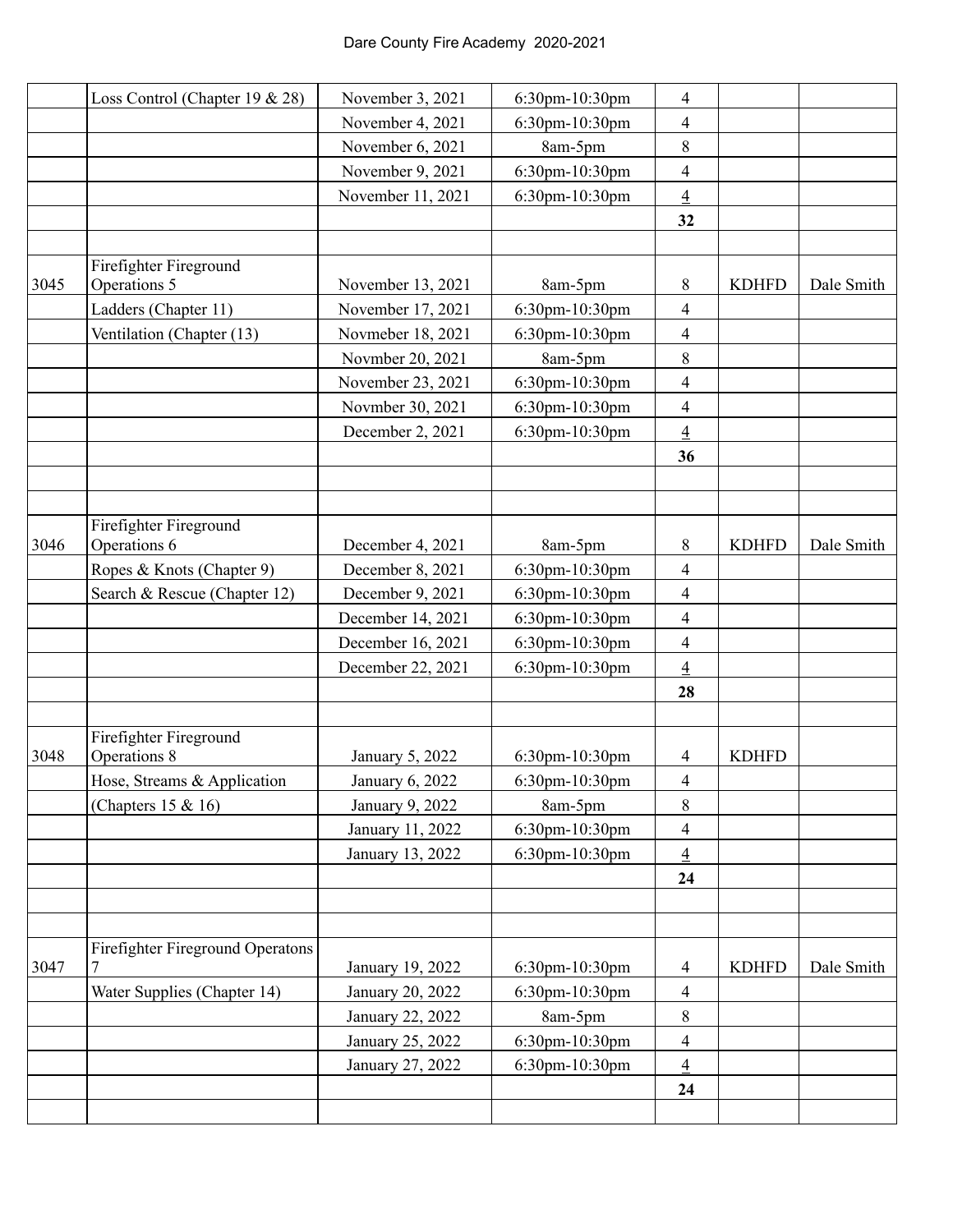|      | Firefighter Fireground                         |                   |                |                          |              |                    |
|------|------------------------------------------------|-------------------|----------------|--------------------------|--------------|--------------------|
| 3049 | Operations 9                                   | January 29, 2022  | 8am-5pm        | 8                        | <b>KDHFD</b> | <b>Bill Walker</b> |
|      | Fire Control (Chapter 17, 21 $&$               |                   |                |                          |              |                    |
|      | 23)                                            | February 1, 2022  | 6:30pm-10:30pm | $\overline{4}$           |              |                    |
|      |                                                | February 3, 2022  | 6:30pm-10:30pm | $\overline{4}$           |              |                    |
|      |                                                | February 9, 2022  | 6:30pm-10:30pm | $\overline{4}$           |              |                    |
|      |                                                | February 10, 2022 | 6:30pm-10:30pm | 8                        |              |                    |
|      |                                                | February 12, 2022 | 8am-5pm        | $\overline{4}$           |              |                    |
|      |                                                | February 15, 2022 | 6:30pm-10:30pm | 8                        |              |                    |
|      |                                                | February 17, 2022 | 6:30pm-10:30pm | $\overline{4}$           |              |                    |
|      |                                                |                   |                | 44                       |              |                    |
|      |                                                |                   |                |                          |              |                    |
| 3050 | Firefighter Resuce Operations 1                | February 23, 2022 | 6:30pm-10:30pm | $\overline{4}$           | <b>KDHFD</b> | Dale Smith         |
|      | Rescue (Chapters 24 & 25)                      | February 24, 2022 | 6:30pm-10:30pm | $\overline{4}$           |              |                    |
|      |                                                | February 26, 2022 | 8am-5pm        | $8\,$                    |              |                    |
|      |                                                | March 1, 2022     | 6:30pm-10:30pm | $\overline{4}$           |              |                    |
|      |                                                | March 3, 2022     | 6:30pm-10:30pm | $\overline{\mathcal{A}}$ |              |                    |
|      |                                                | March 9, 2022     | 6:30pm-10:30pm | $\overline{4}$           |              |                    |
|      |                                                |                   |                | 28                       |              |                    |
|      |                                                |                   |                |                          |              |                    |
|      | Firefighter Fire & Life Safety                 |                   |                |                          |              | Ben                |
| 3051 | Initiatives                                    | March 10, 2022    | 6:30pm-10:30pm | 4                        | <b>KDHFD</b> | Alexander          |
|      | Fire Detection & Suppression                   |                   |                |                          |              |                    |
|      | (Chapter 26)                                   | March 12, 2022    | 8am-5pm        | 8                        |              |                    |
|      | Fire & Life Safety Initiatives<br>(Chapter 27) | March 15, 2022    | 6:30pm-10:30pm | 8                        |              |                    |
|      |                                                | March 17, 2022    | 6:30pm-10:30pm | $\overline{4}$           |              |                    |
|      |                                                | March 23, 2022    | 6:30pm-10:30pm | $\overline{4}$           |              |                    |
|      |                                                |                   |                |                          |              |                    |
|      |                                                |                   |                | 28                       |              |                    |
|      |                                                |                   |                |                          |              | Ben                |
| 7000 | <b>TIMS</b>                                    | March 24, 2022    | 6:30pm-10:30pm | $\overline{\mathbf{4}}$  | <b>KDHFD</b> | Alexander          |
|      |                                                |                   |                |                          |              |                    |
|      |                                                |                   |                |                          |              |                    |
| 7001 | <b>Emergency Medical Care</b>                  | March 26, 2022    | 8am-5pm        | $\,8\,$                  | <b>KDHFD</b> |                    |
|      |                                                | March 29, 2022    | 6:30pm-10:30pm | $\overline{4}$           |              |                    |
|      |                                                |                   |                | 12                       |              |                    |
|      |                                                |                   |                |                          |              |                    |
|      | Mayday / Safety Survival (RIC                  |                   |                |                          |              |                    |
| 6413 | 2020)                                          | March 31, 2021    | 6:30pm-10:30pm | $\overline{4}$           | <b>KDHFD</b> | Dale Smith         |
|      |                                                | April 2, 2021     | 8am-5pm        | $\,8\,$                  |              |                    |
|      |                                                | April 6, 2022     | 6:30pm-10:30pm | $\overline{\mathcal{A}}$ |              |                    |
|      |                                                | April 7, 2022     | 6:30pm-10:30pm | $\overline{4}$           |              |                    |
|      |                                                | April 12, 2022    | 6:30pm-10:30pm | $\overline{4}$           |              |                    |
|      |                                                |                   |                | 24                       |              |                    |
|      |                                                |                   |                |                          |              |                    |
|      |                                                |                   |                |                          |              |                    |